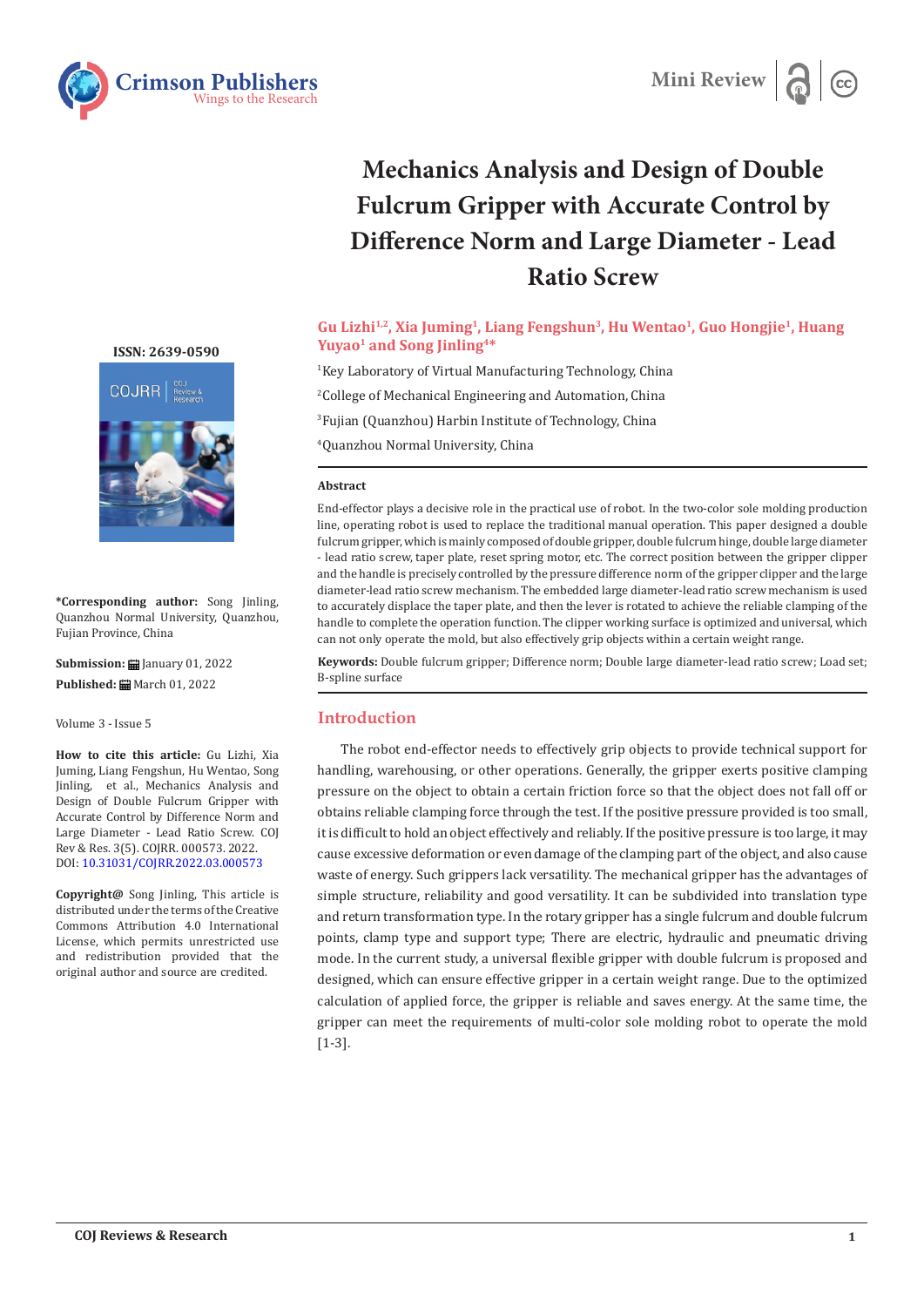# **Principles and Methods**

#### **Weight range of objects to clamp**

Let the clamping weight of moving object be

$$
W_w = W_0 \pm \frac{1}{2} \Delta W \tag{1}
$$

where  $W_0$  ——the average weight of the object expected to be clamped can also be regarded as the weight of the object most frequently needed to be clamped.

∆*W* ——The expected weight variation range of the clamped object.

# **Clamping force (positive pressure) application and calculation**

According to Coulomb's law of friction, the static friction force is proportional to the positive pressure N applied to the object, and is proportional to the friction coefficient  $\mu$ 

$$
P = \mu \times N \tag{2}
$$

If only the weightiest of the object is considered, the friction provided when the maximum dead weight of the object is taken should be at least

$$
N \ge \frac{1}{\mu} (W_0 + \frac{1}{2} \Delta W) \tag{3}
$$

#### **Design and calculation of actual force application**

When the gripper holds the object, the usual state is static. Once

the stationary state changes to motion, there is an acceleration, which affects the holding state of the object -- when the gripper rises, it becomes "overweight"; A "centrifugal force" occurs when the gripper rotates. When the clamping object rotates, the centrifugal force is

$$
F_{\text{fugal}} = M \times \frac{V_2^2}{R} \tag{4}
$$

where M—— weight of the object

Sufficient friction should be provided to balance with the sum of and gravity and supergravity Wb:

$$
P = \mu \times N \ge W_{\text{wmax}} + W_b = (W_0 + \frac{1}{2}\Delta W) + M \times a \tag{5}
$$

Accordingly, the load set that provides sufficient friction force is:

$$
\{W_{ei}\} = \{W_{W\max}, W_{W\max} + W_b, W_{W\max} + F_{f\text{ungal}}, W_{W\max} + W_b + F_{f\text{ungal}}\}
$$
 (6)

# **Application Examples and Analysis of Mechanics Properties**

In the production line of multi-color shoe molding robot, it is necessary to operate the mold reliably to completely replace manual operation (Figure 1). The handle of the mold is a cylindrical steel piece connected with the mold piece. After being clamped by this study, the manipulator arm is connected and separated dynamically smoothly with the operating lever of the mold [4]. Double fulcrum gripper applied to the mold turning torque to ensure effective mold turning, the process is stable, few impact, good effect (Figure 2).



**Figure 1:** Simulation of working process.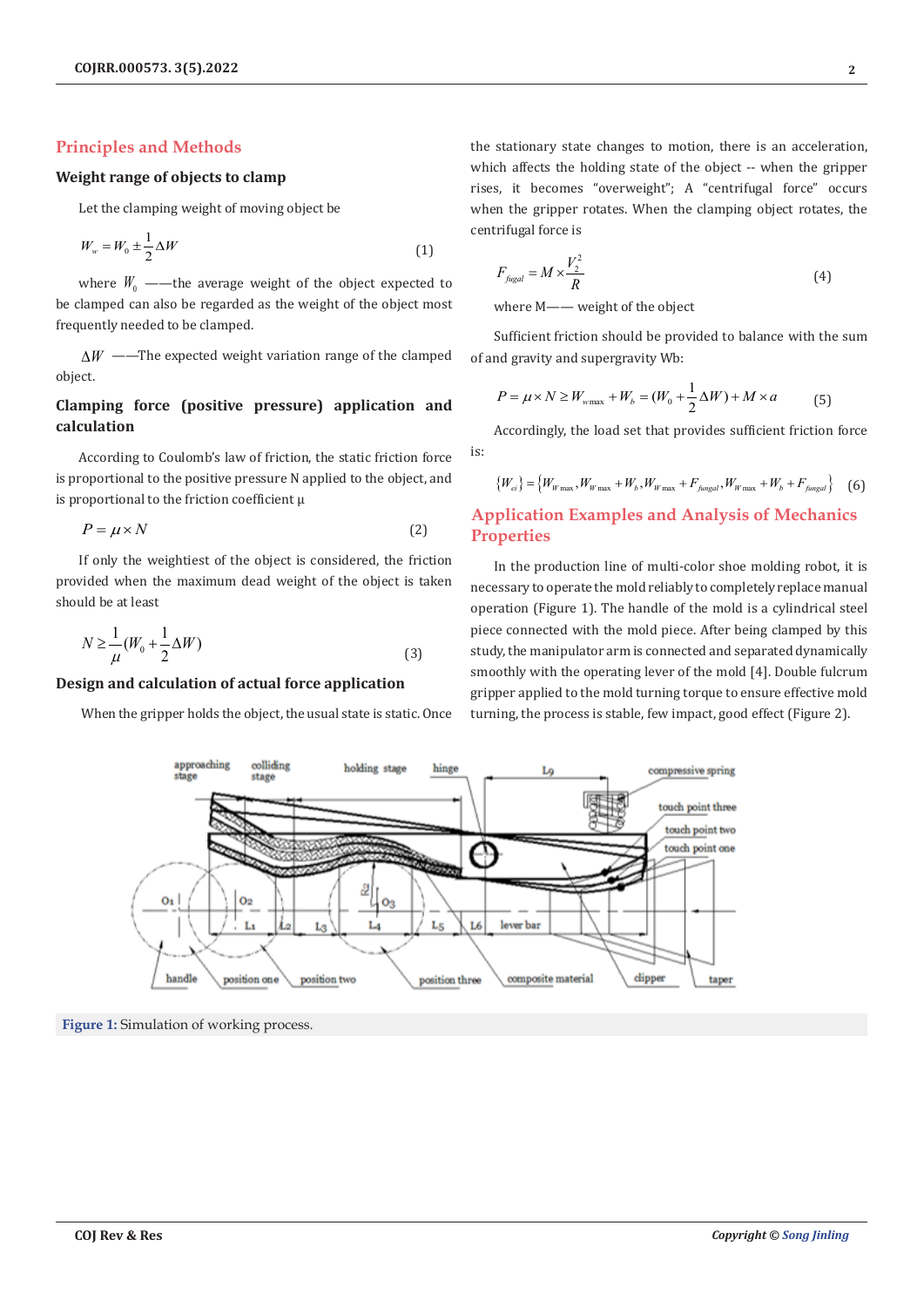



### **Mechanics model and force analysis of gripper**

In essence, one of the clippers of a double fulcrum gripper is a lever, as shown in figure. At this stage when the end-effector is approaching the target, the clipper is basically in A free state of release, and the clipper has not yet contacted the operating handle. The balance is only achieved between the hinge fulcrum and the operating point of the compression spring, and the contact point A between the cone plate and the clipper.

In the collision transition stage, the gripper is in the second position, and the guide surface of the gripper is in contact with the operating handle and there is relative sliding, thus forming a relatively complex force balance. The analysis is as follows. The balance of the force system is:

$$
F_{xg} + F_{fg} \cos \varphi + F_{hx} - F_{x1} + F_{f1} \cos \frac{\varphi}{2} = 0; F_{yg} - F_{fg} \sin \varphi + F_{hy} - F_{y1} + F_{f1} \sin \frac{\varphi}{2} = 0 \tag{7}
$$

$$
-F_{fg} \times L_{15} - F_{xg} \times L_{17} + F_{yg} \times (L_{10} + L_{11}) + M_0 + F_{x1} \times L_{13} + F_{y1} \times L_{14} - F_{f1} \times L_{16} + F_{s1} \times L9 = 0 \text{ (8)}
$$

Thus, the  $F_{R1}$  in the collision transition stage can be obtained.

Similarly, in the grasping and actual operating stage, the gripper is in the third position, and the instantaneous force state of the gripper holding the handle can be obtained:

$$
F_3 + F_{hx} - F_{x3} + F_{f3} \cos \frac{\theta}{2} = 0
$$
  
\n
$$
P_3 + F_{hy} - Fs3 + F_{y3} + F_{f3} \sin \frac{\theta}{2} = 0
$$
  
\n
$$
-F_3 \times L_{13} + P_3 \times L_{10} + M_0 - F_{y3} \times L_9 - F_{f3} \times L_{18} + F_{s3} \times L_9 = 0
$$
 (9)

So that  $F_{R_3}$  and  $P_3$  in grasping stage were obtained.

The above analysis of the force on the gripper is based on the grasping force  $(F_y)$ . If subdivided by  $F_x$  or analyzed according to the resultant force  $F<sub>R</sub>$ , the force state trend of the gripper is the same (Figure 3) and (Figure 4).



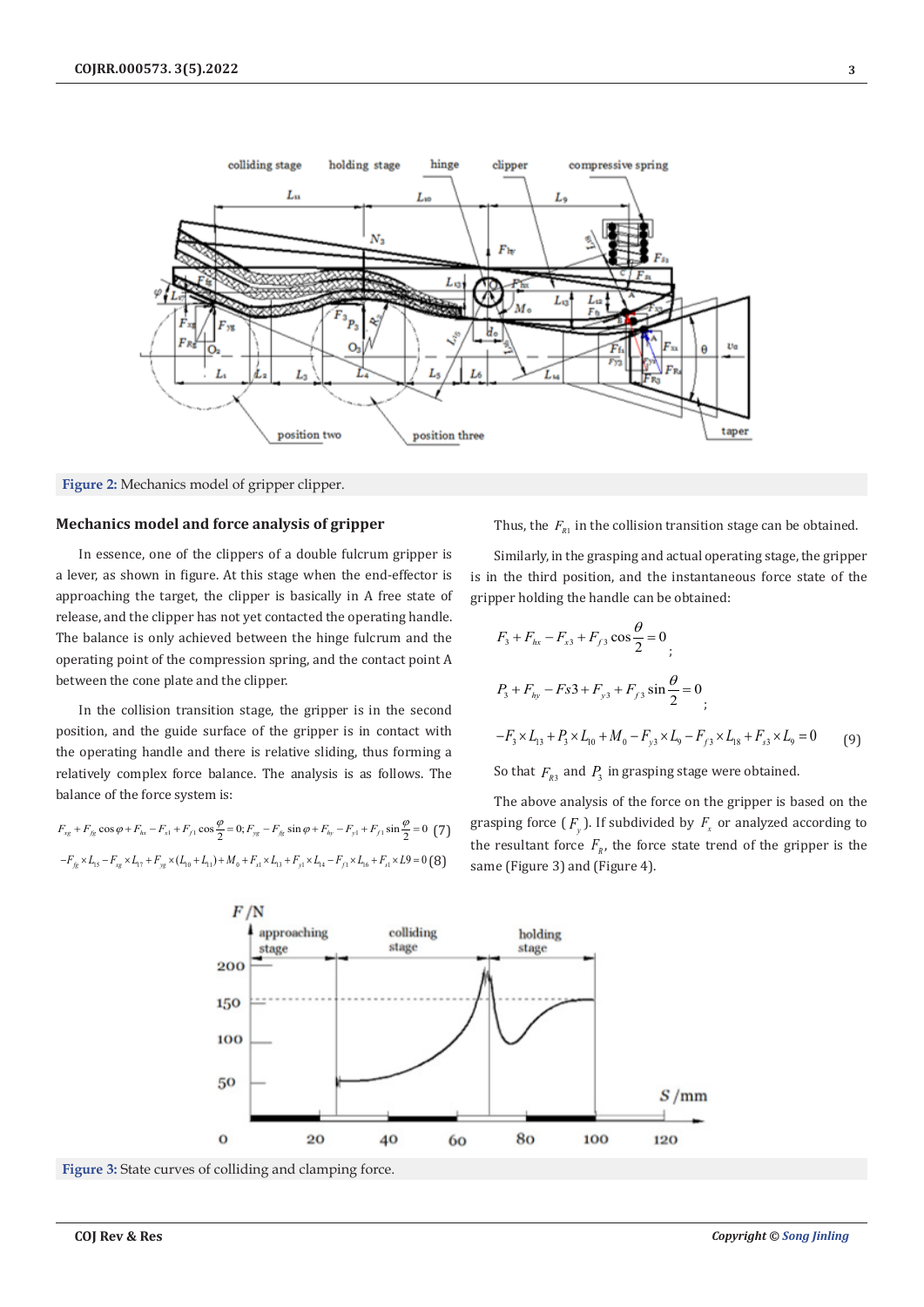

**Figure 4:** Difference norm method.

# **Position judgment and adjustment of gripper based on difference norm method**

In order to hold the handle accurately, the difference norm method is used to judge and adjust the relative position of the clipper and the handle. In ideal condition, the position of sensor 0 on the clipper should coincide with the position of the operating handle  $O_{h0}$ , and the clamping force is equal to the set value; the positions of sensor 1 and sensor 2 are both distributed on both sides, and the forces on them are small and equal. On this basis, we have

$$
|F_{C0} - F_{N0}| \le \varepsilon_0 \cdot |F_{C1} - F_{N1}| \le \varepsilon_1 \cdot |F_{C2} - F_{N2}| \le \varepsilon_2 (10)
$$

where,  $F_{C0}$ ,  $F_{C1}$ ,  $F_{C2}$  are the required forces exerting on the operating handle, respectively.

Take  $\mathcal{E}_0$  with a small positive number, and also take  $\mathcal{E}_1 = \mathcal{E}_2$  as also a small positive number, then the pressure values of the three sensors on the gripper clipper can be accurately adjusted by the large-diameter-leader-ratio screw mechanism, so that the gripper can grasp the handle better [5,6]. When the gripper has not reached the ideal position, the operating handle located on the left side of the center of the gripper, that is,  $O_{h1}$  is on the left side of  $O_{h0}$ . At this time

$$
F_{_{NI}} > F_{_{N0}} > F_{_{N2}}
$$
 (11)

When the screw mechanism runs forward accurately, the taper plate continues to move slightly left, then it will appear

$$
F_{N0} > F_{N1} = F_{N2} (12)
$$

At this optimal position the gripper is fixed, and  $O_{h2}$  si at the right of  $O_{h0}$ .

#### **Conclusion**

The double fulcrum gripper designed in this paper is mainly composed of gripper clipper, fulcrum, cone plate, reset spring, moving nut, large ratio of diameter to lead screw, bearing, coupling and motor. It is a universal double fulcrum flexible gripper with optimized design, which can ensure effective gripper within a certain weight range of the object. Due to the optimized calculation of the applied force, the gripper is reliable and saves energy.

This double fulcrum gripper is flexible. Using planning and optimal design, it can hold objects of different weights within a certain range; Under the same set of grippers, according to the different task and content, the combination of gripper - vertical movement - rotation - operation can be safely and reliably realized. A number of pressure sensors are set up in the area that is in contact with the object and mainly grasps the object. In addition, the clamping clipper working surface is designed as a combination of B-spline surface + cylindrical surface + B-spline surface, which makes the object grasps reliably and is easy to manufacture. The gripper clamping working surface is coated with high-strength wear-resisting plastic, and the lever working cylinder surface is quenched, which not only ensures the wear resistance, but also meets the need of keeping contact with the cone plate when the gripper is rotating around the fulcrum, thus forming a good and durable double fulcrum gripper. By using the difference norm algorithm and taking  $\delta$  as a positive number less than 1, the friction force of gripper can be precisely controlled by comparing the ideal value calculated according to the optimal design with the actual value and adjusting it in real time. The design and adoption of a large ratio of diameter to lead screw mechanism provide a reliable guarantee for the micro displacement of the cone plate and the accurate adjustment of the clamping force imposed on the gripper.